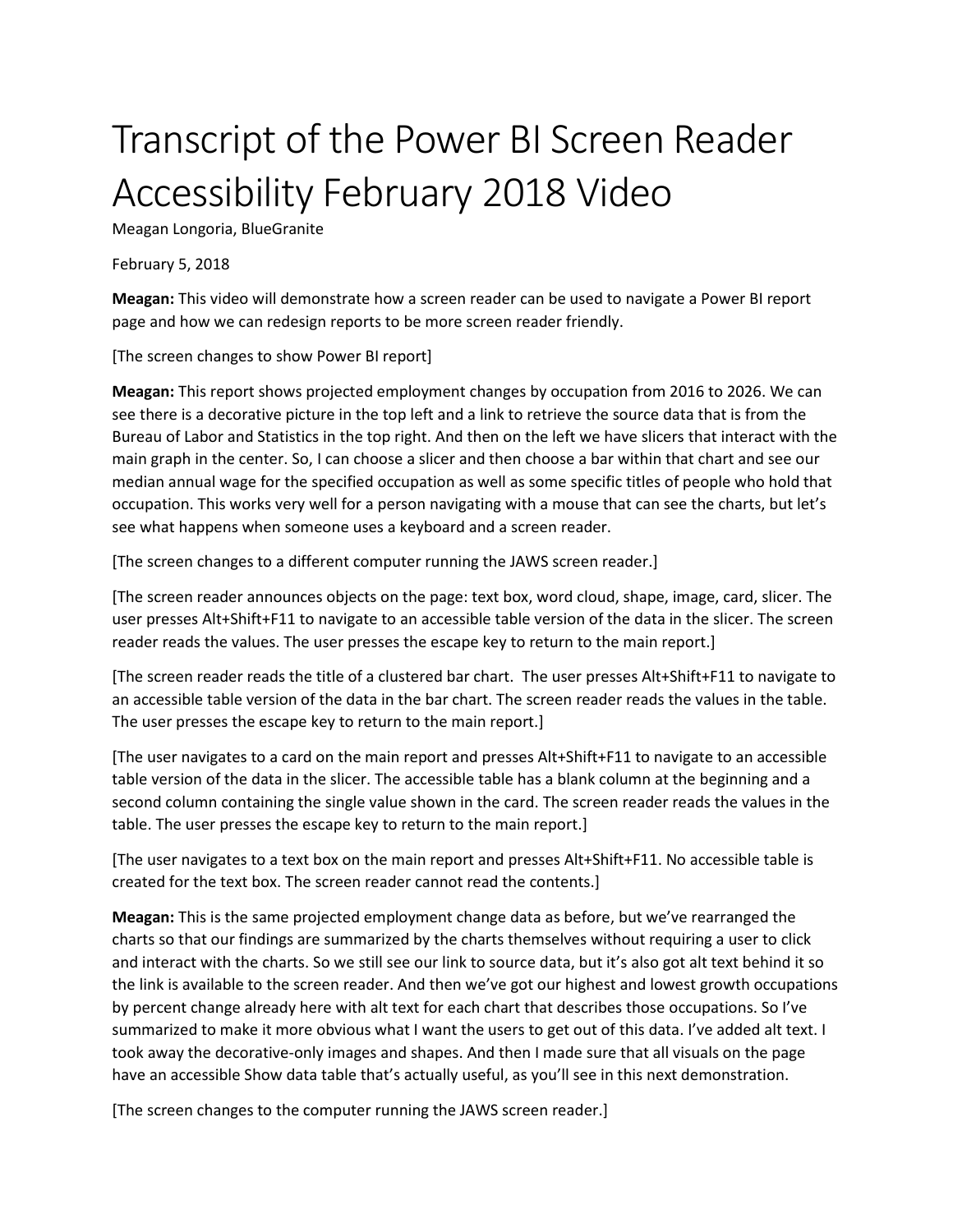[The user presses Ctrl+F6 to navigate to the next page in the report. The user presses Ctrl+F6 to navigate to the report main content.]

[The screen reader reads the chart titles and alt text as the user navigates to each visual.]

[The user navigates to the Top Paying Occupations – Master's Degree table and presses Alt+Shift+F11 to navigate to an accessible table version of the visual. The screen reader reads each value in the table. The user presses the escape key to return to the main report.]

[The user navigates to the Highest Growth Occupations By Percent Change bar chart. The screen reader reads the title and alt text containing a summary of the data. The user presses Alt+Shift+F11 to navigate to an accessible table version of the visual. The screen reader reads each value as the user navigates within the table. The user presses the escape key to return to the main report.]

[The user navigates to the Lowest Growth Occupation By Percent Change bar chart. The screen reader reads the title and alt text for the chart.]

[The user navigates to the Top Paying Occupations – Doctoral or Professional Degree table. The screen reader reads the title and alt text containing a summary of the data in the table.]

[The user navigates to the Top Paying Occupations – Associate's Degree table. The screen reader reads the title and alt text containing a summary of the data in the table.]

**Meagan:** So that demonstration was slowed down to make sure we caught everything the screen reader was saying. Let's look at how an experience screen reader user actually would browse a report. It's much faster than what we heard before.

[The screen changes to the computer running the JAWS screen reader.]

[The screen reader reads the alt text of the text box on the report: "Projected Employment Changes By Occupation 2016 – 2026".]

[The user navigates to Top Paying Occupations – Master's Degree table. The screen reader reads the title and alt text containing a summary of the data in the table. The user presses Alt+Shift+F11 to navigate to an accessible table version of the visual. The screen reader reads each value as the user navigates within the table. The user presses the escape key to return to the main report.]

[The user navigates to the Top Paying Occupations – Doctoral or Professional Degree table. The screen reader reads the title and alt text containing a summary of the data in the table. The user presses Alt+Shift+F11 to navigate to an accessible table version of the visual. The screen reader reads each value as the user navigates within the table. The user presses the escape key to return to the main report.]

[The user navigates to the column chart titled Percent of Occupations By On-The-Job Training Required To Achieve Competency and presses Alt+Shift+F11 to navigate to an accessible table version of the visual. The user increases the speed of the screen reader voice. The screen reader reads each value as the user navigates within the table. The user presses the escape key to return to the main report.]

[The screen reader reads the title and alt text of the Percent of Occupations By On-The-Job Training Required To Achieve Competency chart.]